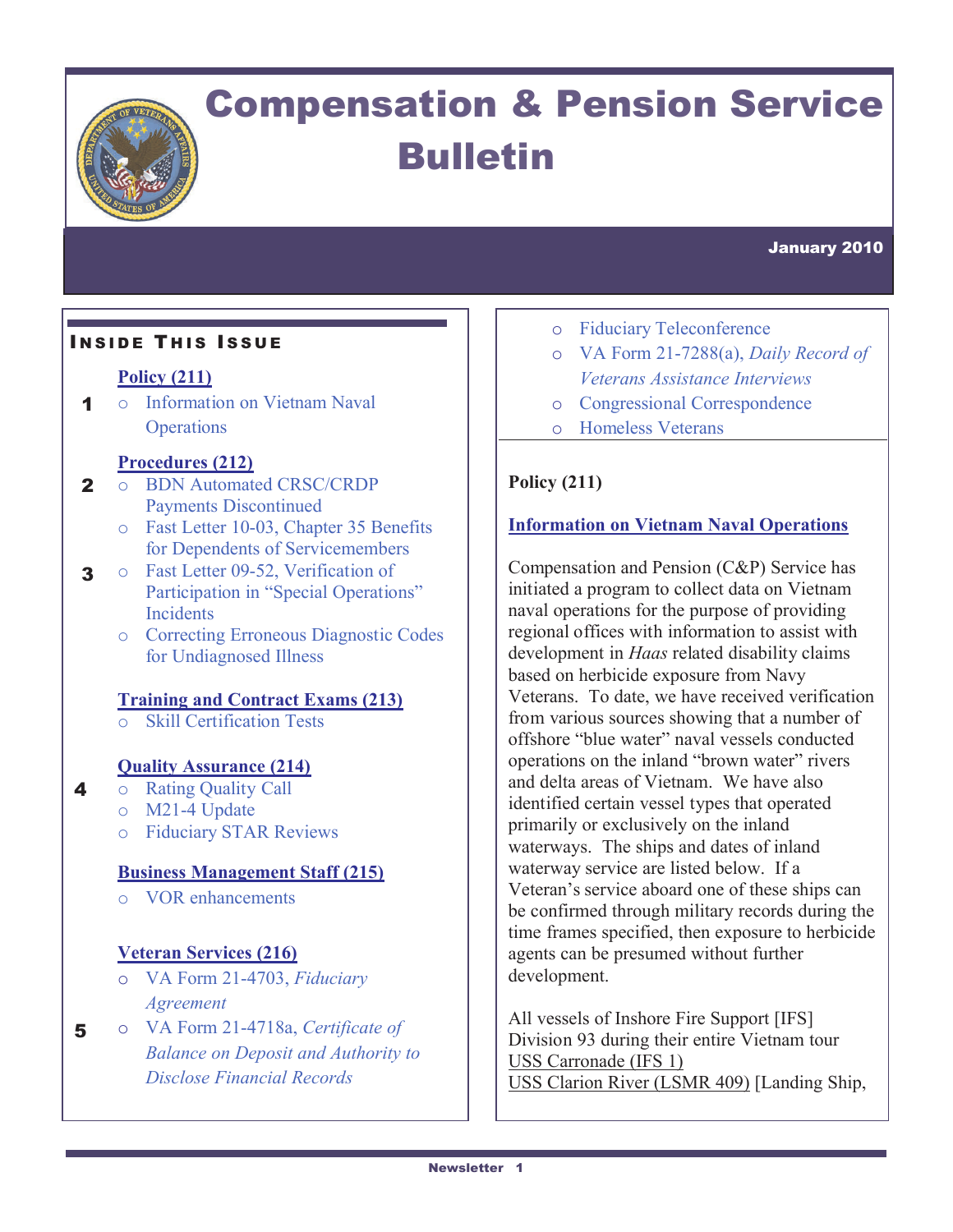Medium, Rocket] USS Francis River (LSMR 525) USS White River (LSMR 536)

All vessels with the designation LST [Landing Ship, Tank] during their entire tour [WWII ships converted to transport supplies on rivers and serve as barracks for brown water Mobile Riverine Forces]

All vessels with the designation LCVP [Landing Craft, Vehicle, Personnel] during their entire tour

All vessels with the designation PCF [Patrol Craft, Fast] during their entire tour [Also called Swift Boats, operating for enemy interdiction on close coastal waters]

All vessels with the designation PBR [Patrol Boat, River] during their entire tour [Also called River Patrol Boats as part of the Mobile Riverine Forces operating on inland waterways and featured in the Vietnam film "Apocalypse Now"]

USS Ingersoll (DD-652) [Destroyer] [Operated on Saigon River, October 24-25, 1965]

USS Mansfield (DD-728) [Destroyer] [Operated on Saigon River August 8-19, 1967 and December 21-24, 1968]

USS Richard E. Kraus (DD-849) [Destroyer] [Operated on coastal inlet north of Da Nang, June 2-5, 1966, protecting Marines holding a bridge]

USS Basilone (DD-824) [Destroyer] [Operated on Saigon River, May 24-25, 1966]

USS Hamner (DD-718) [Destroyer] [Operated on Song Lon Tao and Long Song Tao Rivers, August 15-September 1, 1966]

USS Conway (DD-507) [Destroyer] [Operated on Saigon River, early August 1966]

USS Fiske (DD-842) [Destroyer] [Operated on Mekong River, June 16-21, 1966]

USS Black (DD-666) [Destroyer] [Operated on Saigon River, July 13-19, 1966]

USS Providence (CLG-6) [Cruiser, Light, Guided Missile] [Operated on Saigon River 3 days during January 1964]

USS Mahan (DLG-11) [Guided Missile Frigate] [Operated on Saigon River October 24-28, 1964]

USS Okanogan (APA-220) [Attack Transport] [Operated on Saigon River July 22-23, 29-30, 1968 and August 5-6, 1968]

USS Niagara Falls (AFS-3) [Combat Stores Ship] [Unloaded supplies on Saigon River and Cam Rahn Bay, April 22-25, 1968]

# **Procedures (212)**

### **BDN Automated CRSC/CRDP Payments Discontinued**

A recent review revealed that the automated Combat-Related Special Compensation (CRSC) and Concurrent Retirement and Disability Pay (CRDP) payments that were still being made on some BDN cases were resulting in overpayments. Therefore, that process was discontinued. Accordingly, all BDN CRSC/CRDP payments will be made through the Audit Error Worksheet (AEW) process. As with all AEWs, Virtual VA (VVA) and TINQ (Treasure Inquiry) should be checked for prior payments before processing.

### **Fast Letter 10-03,** *Chapter 35 Benefits for Dependents of Servicemembers*

On January 7, 2010, C&P Service released Fast Letter 10-03*, Chapter 35 Benefits for Dependents of Servicemembers*. This letter contains guidance for the development and processing of claims for Dependents' Educational Assistance (DEA/chapter 35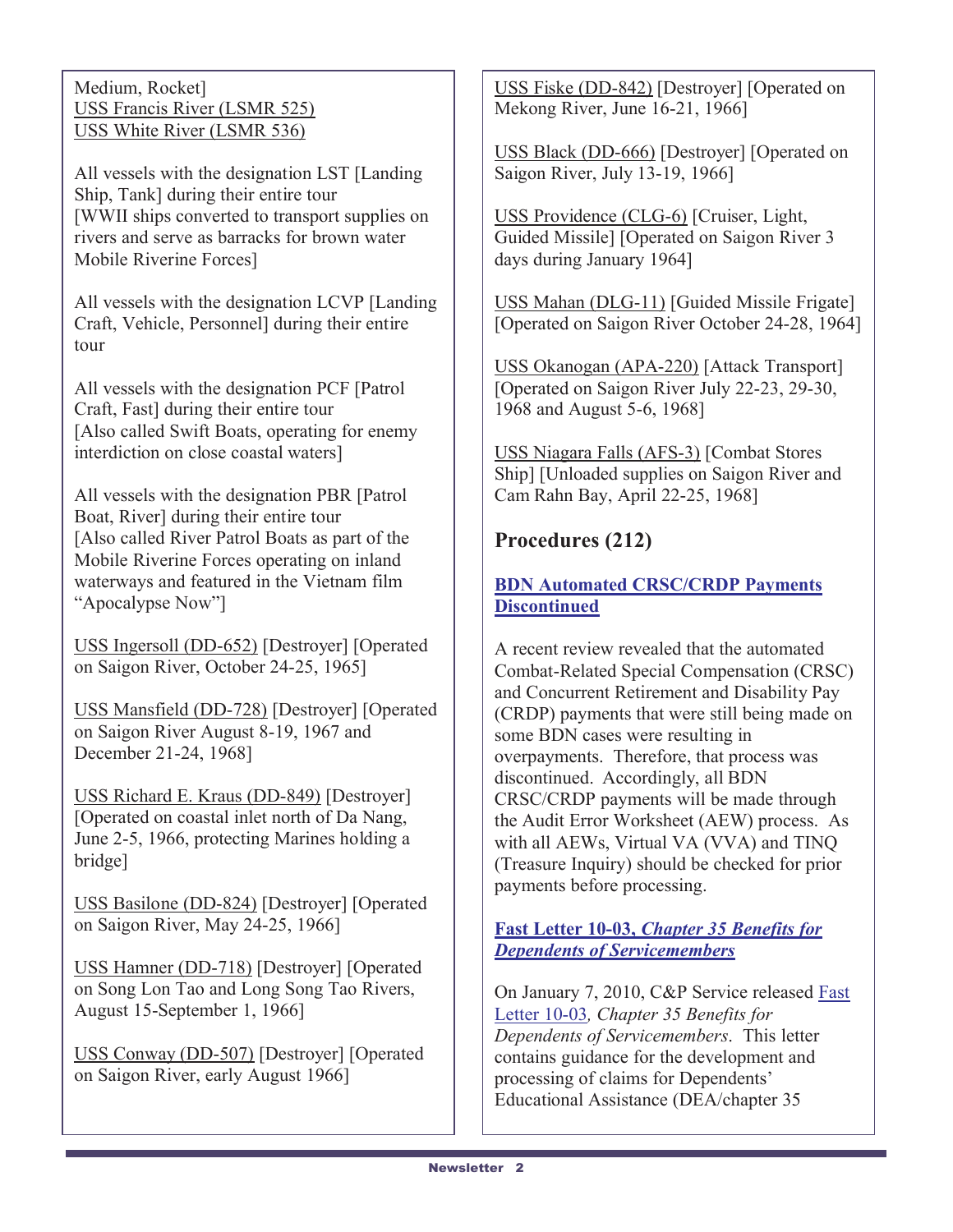benefits) under Public Law 109-461. Section 301 of the law allows the Department of Veterans Affairs (VA) to pay DEA benefits to dependents of severely disabled servicemembers who are pending discharge from the military. Eligible dependents may now receive DEA benefits before servicemembers are discharged.

The new category of eligible persons includes the spouses and children of active duty servicemembers who at the time of VA's decision:

- are hospitalized or receiving outpatient medical care, services, or treatment;
- have a total disability permanent in nature, incurred or aggravated in the line of duty in the active military, naval, or air service; and
- are likely to be discharged or released from service for the disability.

### **Fast Letter 09-52, Verification of Participation in "Special Operations" Incidents**

On December 9, 2009 C&P Service released Fast Letter 09-52, *Verification of Participation in "Special Operations" Incidents*. This fast letter provides instructions for verifying a Veteran's involvement in Special Operations Forces classified missions or obtaining related classified documents.

### **Correcting Erroneous Diagnostic Codes for Undiagnosed Illness**

Members of a Gulf War Veterans Information Systems (GWVIS) Work Group have identified many records, potentially involving qualifying chronic disabilities associated with service in Southwest Asia, with erroneous diagnostic codes. These errors can negatively impact the quality of the GWVIS reports which are provided to stakeholders who monitor Gulf War Veterans' use of Compensation and Pension

### Benefits.

The most common errors involve misplacement of the diagnostic codes in the 8800 series and/or misuse of the analogous codes XX99. While RBA2000 prevents these errors from occurring in current ratings, the errors still exist in ratings completed prior to RBA2000. RVSRs should be reminded that before signing a new rating decision, they must verify the accuracy of the entire codesheet, including previously entered diagnostic codes (per M21-1MR III.iv.6.D.20).

RVSRs and Authorizers are asked to pay particular attention to previous ratings involving any Undiagnosed Illness or any medically unexplained chronic multisymptom illness, to ensure that all diagnostic codes have been input correctly according to M21-1MR IV.ii.2.D.16.dg. When errors are identified, action must be taken to correct the hyphenated codes.

# **Training & Contract Exams (213)**

### **Skill Certification Tests**

The next VSR Skills Certification test will be given on February 10, 2010. VSRs who have completed the VSR training curriculum, are meeting the local trainee performance standard, and have one year time in grade as a GS-10 are eligible to take this test.

The next Journey-Level Rating Veteran Service Representative (RVSR) Certification test is scheduled for February 24, 2010. To be eligible to take the test, RVSRs must be at the GS 12 level or above, be meeting the local performance standard, and have been an RVSR for at least 24 months.

Further information regarding these tests will be forthcoming from the Office of Field Operations.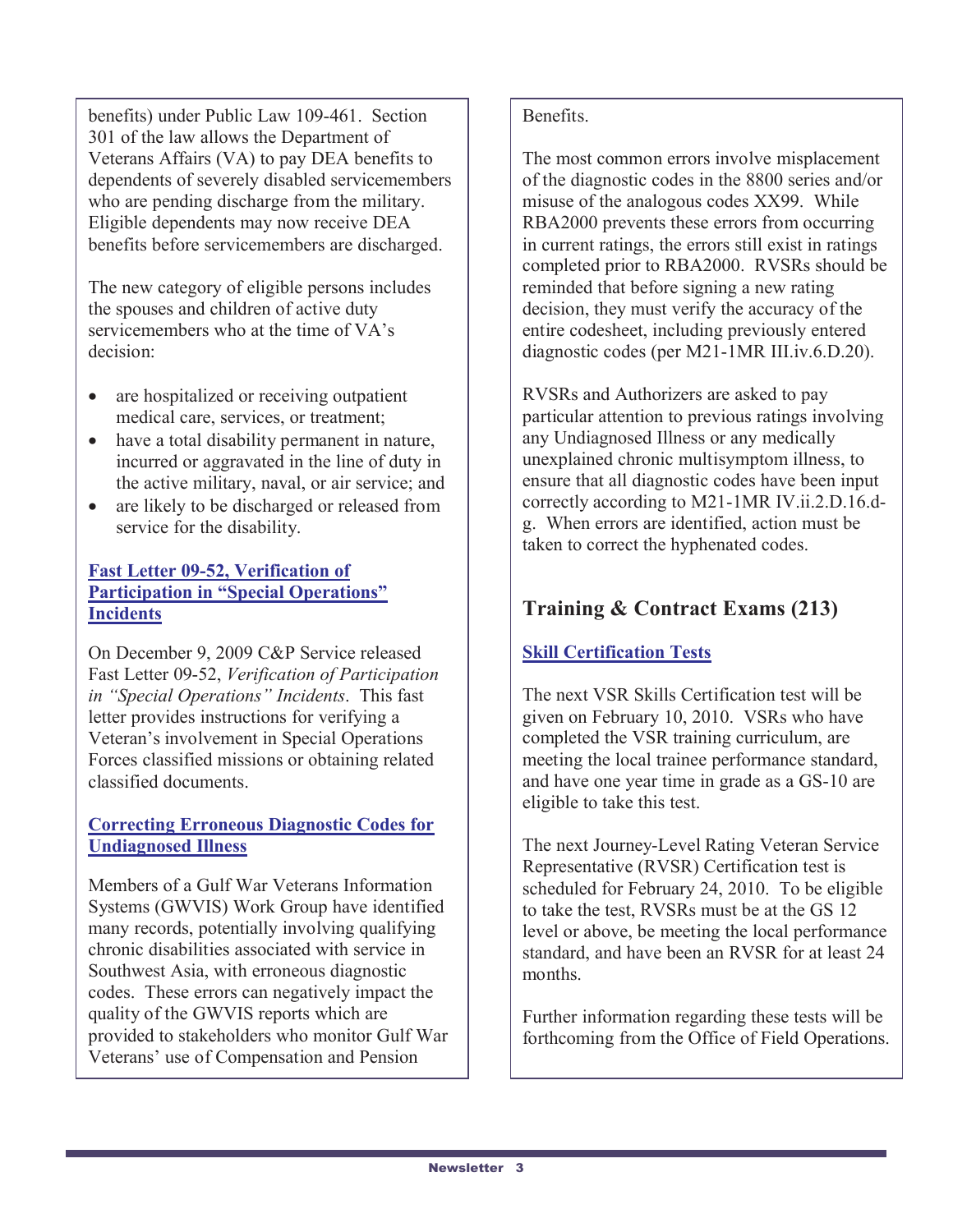# **Quality Assurance (214)**

### **Rating Quality Call**

The Monthly Rating Quality Call for January is scheduled for January 28, 2010, at 2:00 PM EST. The results from the IRR study will be discussed. Please ensure that, at a minimum, your training coordinators and/or quality reviewers are on the call. The call-in information is posted on the calendar page for January 2010, and can be accessed through the calendar link on the C&P Home Page. Questions may be directed to the 214B mailbox at VAVBAWAS/CO/214B.

### **M21-4 Update**

Chapter 2, Paragraph 2.05 g. "COVERS" of M21-4, *Manpower Control and Utilization in Adjudication,* has been updated requiring regional offices to do a periodic rescan of folders in COVERS every seven days as a minimum. The update is available on the C&P Intranet and through WARMS. Questions should be submitted to the 214A mailbox at VAVBAWAS/CO/214A.

### **Fiduciary STAR Reviews**

Effective with the call up list for January 2010 (work product codes completed in December 2009), the newly assigned Fiduciary STAR staff, located in Nashville, TN, will start conducting national quality reviews for Fiduciary cases. All Principal Guardianship Folders (PGFs) requested for national quality review should be sent to the STAR Nashville office at the following address:

3322 West End Avenue Suite 730 Nashville, TN 37203

Questions can be directed to the Quality Assurance mailbox, VAVBAWAS/CO/214B or Christi Greenwell at 615-279-8380.

## **Business Management (215)**

### **VOR Enhancements**

Several enhancements were made to VOR last week. This includes a new brokered work detail report which allows stations receiving brokered work to see that work in VOR. The Current Month Operations report has also been corrected to resolve an issue that intermittently showed decreasing numbers of cases processed through various cycles as the month progressed. A revised VOR Desk Reference Guide has been posted to the C&P Website. http://vbaw.vba.va.gov/bl/21/Publicat/Users/doc s/VOR.doc

# **Veteran Services (216)**

ormNo=21-4703.

### **VA Form 21-4703,** *Fiduciary Agreement*

VA Form 21-4703, *Fiduciary Agreement,* has been substantially revised. The updated form is dated July 2009 and has just been released. The new form requires prospective fiduciaries to initial all applicable blocks after the Field Examiner thoroughly explains to him or her the responsibilities required of a fiduciary. The updated form also requires the completion of a *Fund Usage Agreement* (Page 3). The signatures of both the Field Examiner and the prospective fiduciary are now required. Effective immediately, all VARO Fiduciary Activities will use VA Form 21-4703 dated July 2009 and dispose of all previous versions of the form. The direct link to the form is http://vaww4.va.gov/vaforms/form\_detail.asp?F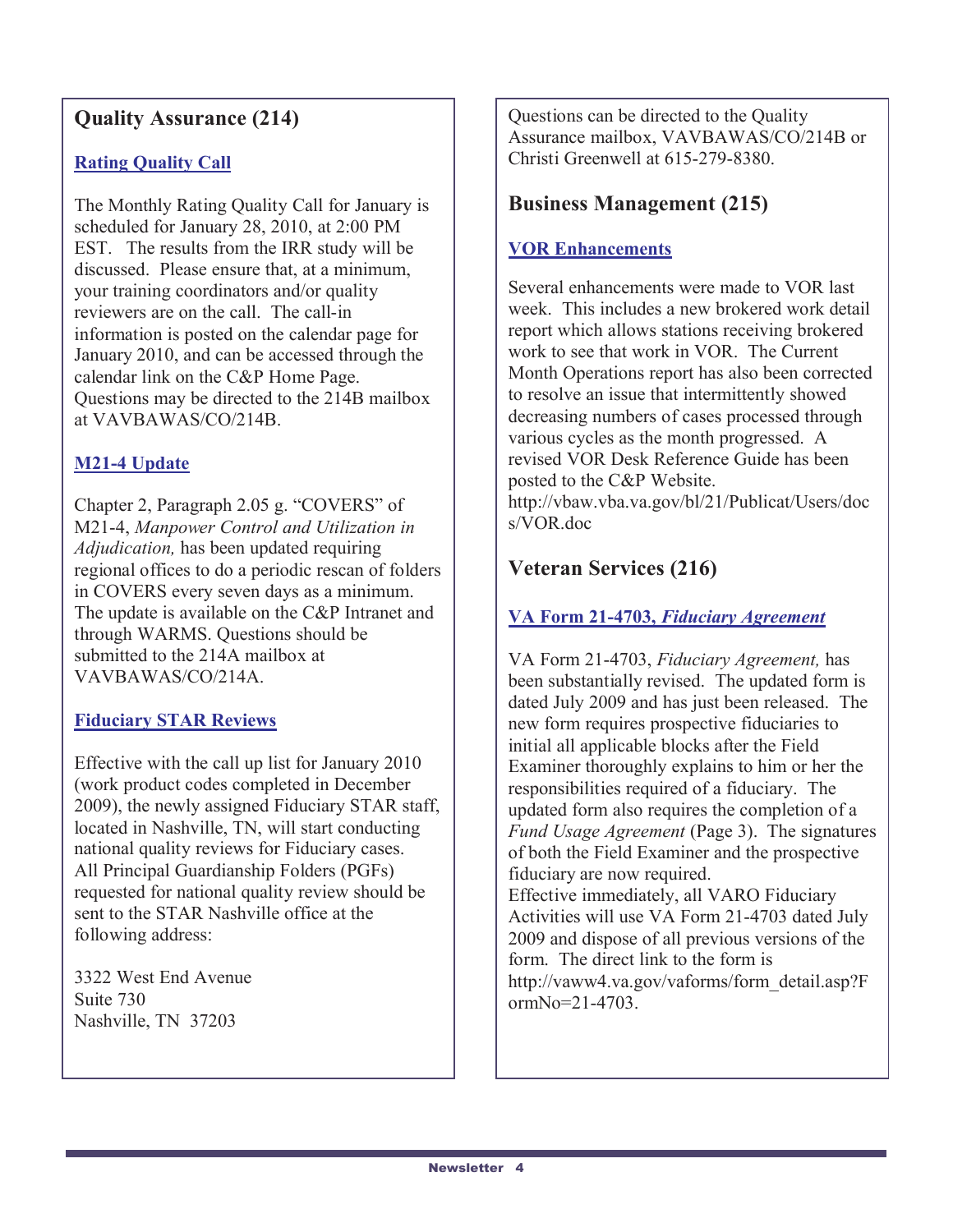**VA Form 21-4718a,** *Certificate of Balance on Deposit and Authority to Disclose Financial Records*

VA Form 21-4718a, *Certificate of Balance on Deposit and Authority to Disclose Financial Records*, has been revised. The updated form is dated February 2009 and has just been released. The verbiage in block 8 has been changed to ensure the protection of the assets of the incompetent Veteran or beneficiary. The direct link to the form is http://vaww4.va.gov/vaforms/form\_detail.asp?F ormNo=21-4718a.

### **Fiduciary Teleconference**

As a reminder, the next national fiduciary teleconference is scheduled for **today, January 21, 2010, at 2:00 p.m. EST**. The notice of this teleconference was sent to the mailboxes of the Directors,Veterans Service Center Managers (VSCMs) and the Western Area Fiduciary Hub Manager. Please ensure all fiduciary managers participate in the call. Unfortunately, seventeen VAROs with Fiduciary Activities failed to log into the last call on November 18, 2009. It is imperative that fiduciary managers are aware of the information disseminated and discussed during these calls.

### **VA Form 21-7288a,** *Daily Record of Veterans Assistance Interviews*

One of the most common action items cited for Direct Services following site survey visits is related to VA Form 21-7288a, *Daily Record of Veterans Assistance Interviews*. The most common action items cited are for improper use of this form. Use of the incorrect version has resulted in inaccurate timeliness reporting. M21-1MR, Part II.1.2.b mandates that VA Regional Offices maintain a daily record of Veterans assistance interviews. Fast Letter 07- 17*, Instructions for Electronic Version of VA* 

*Form 21-7288a, Daily Record of Veterans Assistance Interviews,* dated July 3, 2007, directs all VA Regional Offices to use VA Form 21- 7288a dated April 2007. An electronic version of this form is located on the C&P Service Intranet site, National Call Center (NCC) Manager and Public Contact (PCT) Coaches home page under "Personal Interview Activity" (http://vbaw.vba.va.gov/bl/21/Direct/Coaches/pi a.htm). The instructions for the proper completion of this form are also found on this site. To ensure accurate timeliness and DOOR reporting, it is imperative that these instructions are followed in entirety and without deviation.

### **Congressional Correspondence**

Recent site visit survey results have revealed VA Regional Offices are using an incorrect processing time requirement for Congressional correspondence (this includes letters received by mail, facsimile requests, and electronic mail). It is mandatory that Congressional inquiries are acknowledged on a timely basis and the response addresses the concerns of the constituents and our customers. M21-1MR II.5.3.b states special mail (which includes Congressional mail), that cannot be fully answered within **five** workdays after receipt in VA, should be acknowledged within **two** workdays by sending a locally generated letter. The interim response will inform the inquirer that a complete reply will be made as soon as possible. For consistency purposes, Congressional inquiries received by telephone must follow the requirements above.

### **Homeless Veterans**

In an excerpt from Secretary's Shinseki's speech given at the November 2009 Homeless Veteran Summit in Washington, DC, the Secretary stated, "Those who have served this nation as Veterans should never find themselves on the streets, living without care and without hope." There are 131,000 Veterans estimated to